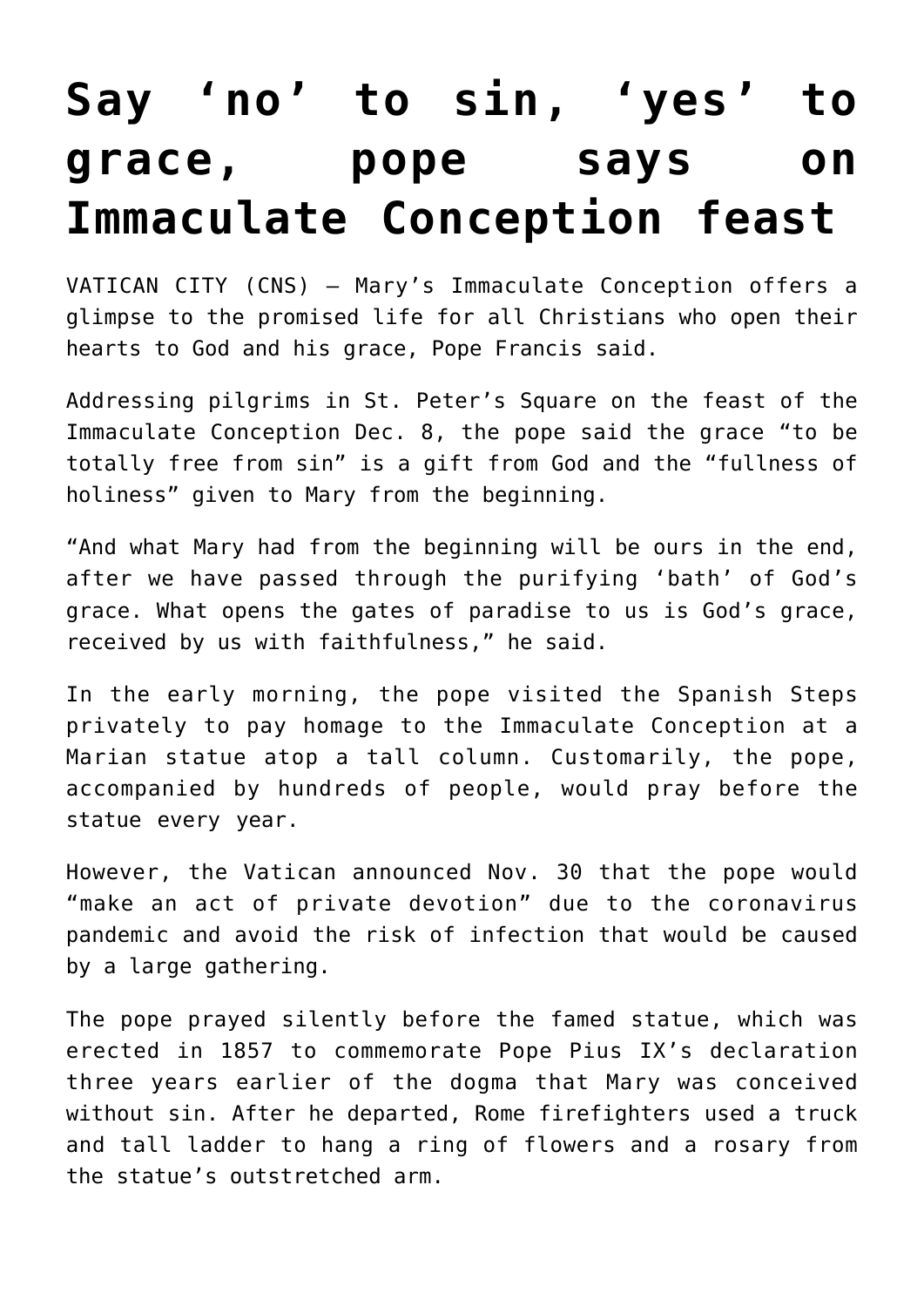In a statement released Dec. 8, Vatican spokesman Matteo Bruni said that after leaving the Spanish Steps, the pope visited in the Basilica of St. Mary Major, where he prayed before the icon of Mary "Salus Populi Romani" ("health of the Roman people") and celebrated Mass in the chapel of the Nativity.

After praying the Angelus prayer, the pope said that although the public could not be present for the laying of flowers at the statue of Mary, it "does not impede us from offering our mother the flowers that please her most: prayer, penance and a heart open to grace."

In his main talk, the pope reflected on the Marian feast day that "celebrates one of the wonders of the story of salvation."

"Even she was saved by Christ, but in an extraordinary way," the pope said, because God wanted the mother of his son to "not be touched by the misery of sin from the moment of her conception."

The pope said Christians must remember that to pass "through the narrow door" that leads to paradise, they must first be mindful of their faults and open their hearts to God.

"Do you know who is the first person we are sure entered paradise? Do you know who? A 'ruffian;' one of the two who was crucified with Jesus," he said. "Brothers and sisters, God's grace is offered to everyone; and many who are the least on this earth will be the first in heaven."

He warned the faithful not to take advantage of the Lord's patience by continually postponing "a serious evaluation of one's own life" and thus, be unable to obtain God's grace.

"We may be able to deceive people, but not God," the pope said. "He knows our hearts better than we ourselves do. Let us take advantage of the present moment!"